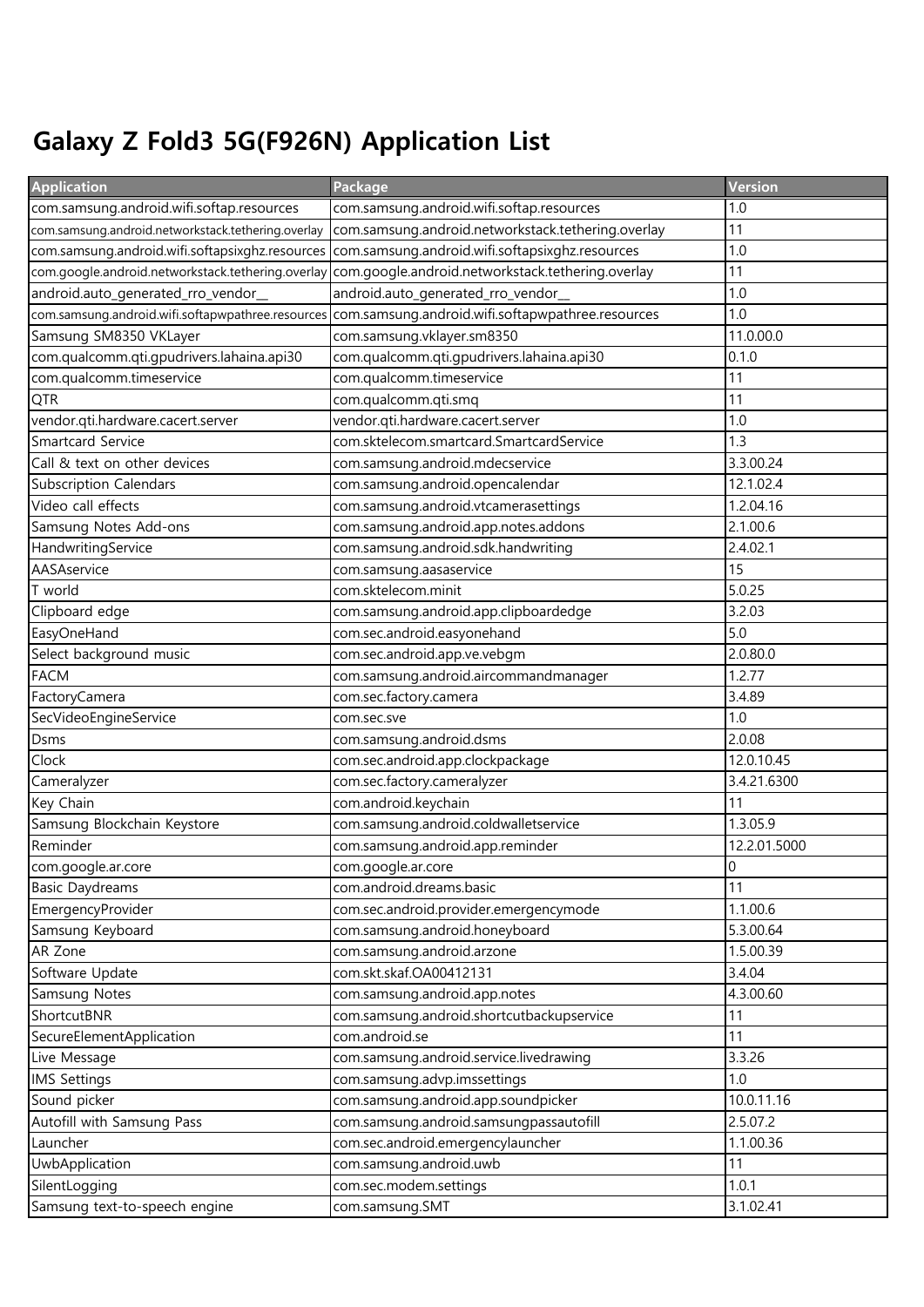| com.android.wallpaperbackup                 | com.android.wallpaperbackup                     | 11                |
|---------------------------------------------|-------------------------------------------------|-------------------|
| Enterprise Sim Pin Service                  | com.sec.enterprise.mdm.services.simpin          | 11                |
| Motion photo Viewer                         | com.samsung.android.motionphoto.viewer          | 1.0.46            |
| ChromeCustomizations                        | com.sec.android.app.chromecustomizations        | 3.0.28            |
| Safety Information                          | com.samsung.safetyinformation                   | 3.0.34.0          |
| Bluetooth                                   | com.android.bluetooth                           | 11                |
| SamsungOne                                  | com.monotype.android.font.samsungone            | 1.1.02.0          |
| Dual Messenger                              | com.samsung.android.da.daagent                  | 3.1.00.0          |
| com.samsung.android.brightnessbackupservice | com.samsung.android.brightnessbackupservice     | 11                |
| System Tracing                              | com.android.traceur                             | 1.0               |
| Link Sharing                                | com.samsung.android.app.simplesharing           | 12.2.00.6         |
| WlanTest                                    | com.sec.android.app.wlantest                    | 1.1.0             |
| com.sec.phone                               | com.sec.phone                                   | 1.0               |
| TetheringAutomation                         | com.sec.automation                              | 2.0.1             |
| android.autoinstalls.config.samsung         | android.autoinstalls.config.samsung             | 0000              |
| SecurityLogAgent                            | com.samsung.android.securitylogagent            | 10.1.00.1         |
| Android Shared Library                      | com.google.android.ext.shared                   |                   |
| Smart Switch Agent                          | com.sec.android.easyMover.Agent                 | 1.7.00.37         |
| SEIOAgent                                   | com.skp.seio                                    | 2.7.2             |
| CarrierDefaultApp                           | com.android.carrierdefaultapp                   | 11                |
| EmergencyManagerService                     | com.sec.android.emergencymode.service           | 1.1.00.54         |
| Perso                                       | com.sec.android.app.personalization             | 11                |
| Smart View                                  | com.samsung.android.smartmirroring              | 8.2.14.13         |
| <b>HTML Viewer</b>                          | com.android.htmlviewer                          | 3.0.04            |
| Sticker Center                              | com.samsung.android.stickercenter               | 2.1.00.8          |
| Wi-Fi Tips                                  | com.samsung.android.net.wifi.wifiguider         | 1.5.00.84         |
| PacProcessor                                | com.android.pacprocessor                        | 11                |
| Dictionary                                  | com.diotek.sec.lookup.dictionary                | 3.002.015         |
| com.samsung.ucs.agent.ese                   | com.samsung.ucs.agent.ese                       | 11                |
| <b>SIM Toolkit</b>                          | com.android.stk                                 | 11                |
| SetupWizardLegalProvider                    | com.sec.android.app.setupwizardlegalprovider    | 2.0.14.0          |
| com.android.providers.partnerbookmarks      | com.android.providers.partnerbookmarks          | 11                |
| <b>Automation Test</b>                      | com.sec.android.app.DataCreate                  | 1.1               |
| User Manual                                 | com.sec.android.widgetapp.webmanual             | 3.0.13            |
| Nearby Service                              | com.samsung.android.allshare.service.mediashare | 3.3.11.18         |
| <b>SCPM Client</b>                          | com.samsung.android.sm.policy                   | 3.2.16            |
| AR Doodle                                   | com.samsung.android.ardrawing                   | 3.1.01.20         |
| Keyboard Content Center                     | com.samsung.android.icecone                     | 1.4.00.51         |
| com.google.android.captiveportallogin       | com.google.android.captiveportallogin           |                   |
| com.google.android.captiveportallogin       | com.google.android.captiveportallogin           |                   |
| com.google.android.captiveportallogin       | com.google.android.captiveportallogin           |                   |
| com.google.android.captiveportallogin       | com.google.android.captiveportallogin           |                   |
| com.google.android.captiveportallogin       | com.google.android.captiveportallogin           |                   |
| com.google.android.captiveportallogin       | com.google.android.captiveportallogin           |                   |
| com.google.android.captiveportallogin       | com.google.android.captiveportallogin           |                   |
| CaptivePortalLogin                          | com.google.android.captiveportallogin           | aml_cap_301800004 |
| Video Trimmer                               | com.samsung.app.newtrim                         | 3.0.25.1          |
| Certificate Installer                       | com.android.certinstaller                       | 11                |
| Foundation                                  | com.monotype.android.font.foundation            | 2.3.04.0          |
| T멤버십                                        | com.tms                                         | 15.5              |
| SimMobilityKit                              | com.samsung.ims.smk                             | 1.3.20            |
| Knox Enrollment Service                     | com.sec.enterprise.knox.cloudmdm.smdms          | 2.1.55            |
| DRParser Mode                               | com.sec.android.app.parser                      | 12.0.00.4         |
|                                             |                                                 |                   |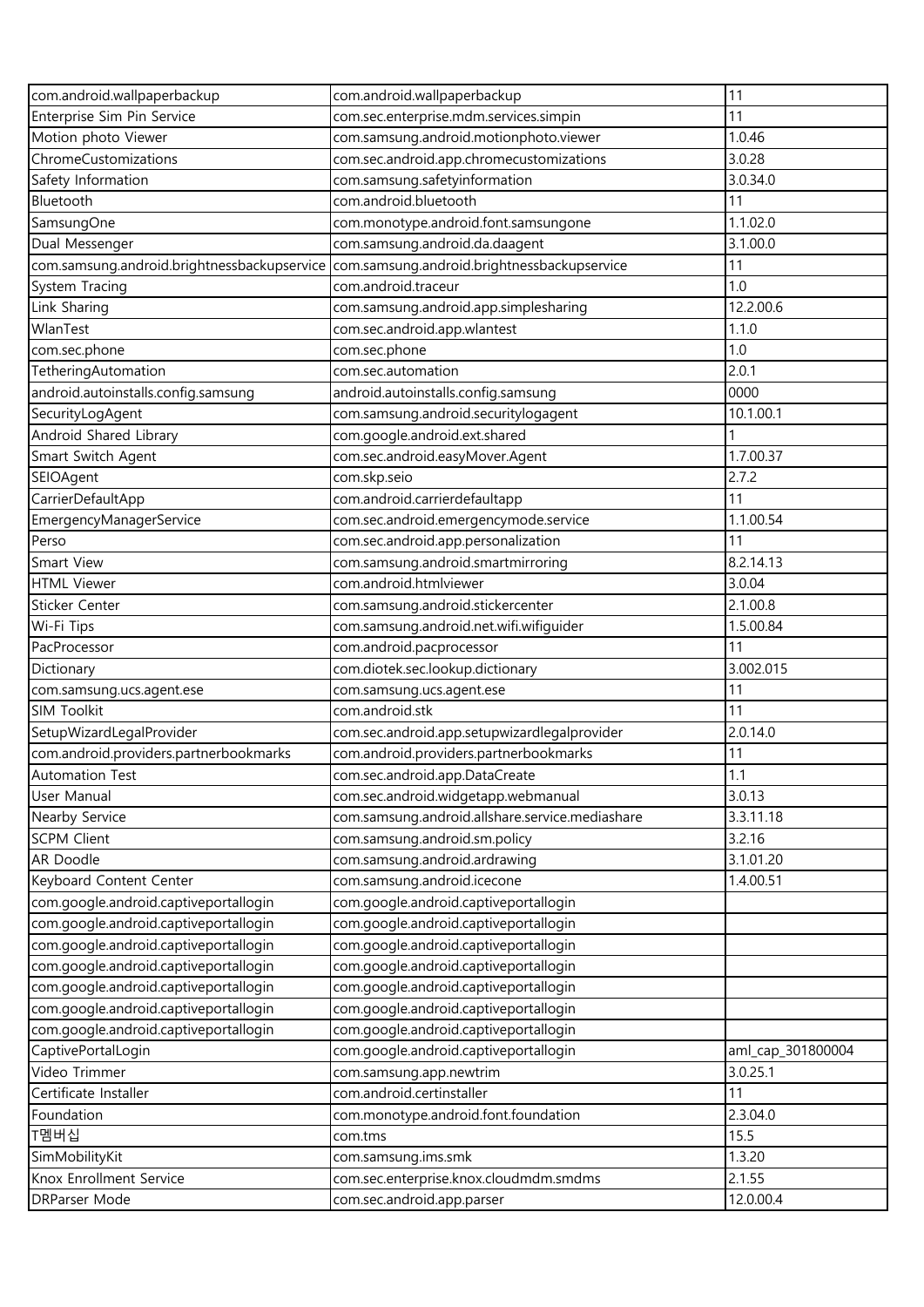| Live Transcribe & Sound Notifications | com.google.audio.hearing.visualization.accessibility.scribe | 4.3.366152410 |
|---------------------------------------|-------------------------------------------------------------|---------------|
| U+ Customer Center                    | com.lguplus.mobile.cs                                       | 5.10.83       |
| MDMApp                                | com.samsung.android.mdm                                     | 1.0           |
| Print Service Recommendation Service  | com.google.android.printservice.recommendation              | 1.3.0         |
| Photo Screensavers                    | com.android.dreams.phototable                               | 11            |
| <b>Favourite Contacts</b>             | com.sec.android.widgetapp.easymodecontactswidget            | 12.5.14       |
| KT 금융유심관리                             | com.kt.ollehusimmanager                                     | 2.2.4         |
| System Helper Service                 | com.qualcomm.qti.services.systemhelper                      | 1.0           |
| AppLinker                             | com.sec.android.app.applinker                               | 2.1.17        |
| Wi-Fi Direct                          | com.samsung.android.allshare.service.fileshare              | 3.4.11.18     |
| com.samsung.android.wifi.resources    | com.samsung.android.wifi.resources                          | 1.0           |
| Samsung ApexService                   | com.sec.android.app.apex                                    | 3.3.18        |
| Create movie                          | com.samsung.app.highlightplayer                             | 3.6.80.13     |
| Samsung capture                       | com.samsung.android.app.smartcapture                        | 4.7.17        |
| Glance                                | com.samsung.android.service.pentastic                       | 1.0.11        |
| <b>NFC</b>                            | com.android.nfc                                             | 11            |
| Samsung Free                          | com.samsung.android.app.spage                               | 5.3.02.8      |
| Facebook App Manager                  | com.facebook.appmanager                                     | 67.3.0        |
| USIM Agent                            | com.lguplus.tsmproxy                                        | 04.00.02      |
| Quick Share                           | com.samsung.android.aware.service                           | 3.5.11.18     |
| Samsung Kids Installer                | com.samsung.android.kidsinstaller                           | 10.3.05.2     |
| Android R Easter Egg                  | com.android.egg                                             | 1.0           |
| BluetoothTest                         | com.sec.android.app.bluetoothtest                           | 11            |
| Wi-Fi Calling                         | com.sec.unifiedwfc                                          | 6.5.04.89     |
| com.sec.enterprise.knox.attestation   | com.sec.enterprise.knox.attestation                         | 1.0.3         |
| Filter Provider                       | com.samsung.android.provider.filterprovider                 | 5.1.16        |
| <b>USBSettings</b>                    | com.sec.usbsettings                                         | 1.0           |
| ₩"Bixby₩" voice wake-up               | com.samsung.android.bixby.wakeup                            | 2.1.29.16     |
| Tools                                 | com.sec.android.app.quicktool                               | 8.3.13        |
| Sim App Dialog                        | com.android.simappdialog                                    | 11            |
| Application recommendations           | com.samsung.android.mapsagent                               | 1.0.00.27     |
| HpsAgree                              | com.skt.hpsagree                                            | 1.0           |
| <b>Bixby Vision</b>                   | com.samsung.android.visionintelligence                      | 3.7.35.14     |
| PASS                                  | com.kt.ktauth                                               | 02.01.17      |
| Companion Device Manager              | com.android.companiondevicemanager                          | 11            |
| UwbTest                               | com.sec.android.app.uwbtest                                 | 1.0.0         |
| com.sec.bcservice                     | com.sec.bcservice                                           | 2.0           |
| Wearable Manager Installer            | com.samsung.android.app.watchmanagerstub                    | 2.1.01.21004  |
| <b>BBCAgent</b>                       | com.samsung.android.bbc.bbcagent                            | 5.0.00.22     |
| Service provider location             | com.sec.location.nfwlocationprivacy                         | 1.0.10        |
| Video Editor                          | com.sec.android.app.vepreload                               | 3.6.80.13     |
| slocation                             | com.samsung.android.location                                | 1.5.82.100    |
| <b>MDE Service Framework</b>          | com.samsung.android.mdx.kit                                 | 1.2.18.16     |
| Print Spooler                         | com.android.printspooler                                    | 11            |
| 마이 케이티                                | com.ktshow.cs                                               | 06.03.02      |
| Private Share                         | com.samsung.android.privateshare                            | 1.1.00.31     |
| com.samsung.android.container         | com.samsung.android.container                               | 11            |
| Calendar                              | com.samsung.android.calendar                                | 12.2.03.1000  |
| Bookmark Provider                     | com.android.bookmarkprovider                                | 11            |
| Auto Hotspot                          | com.sec.mhs.smarttethering                                  | 1.0.98.0      |
| Weather                               | com.sec.android.daemonapp                                   | 1.6.32.38     |
| Bluetooth MIDI Service                | com.android.bluetoothmidiservice                            | R-initial     |
| Android System                        | android                                                     | 11            |
|                                       |                                                             |               |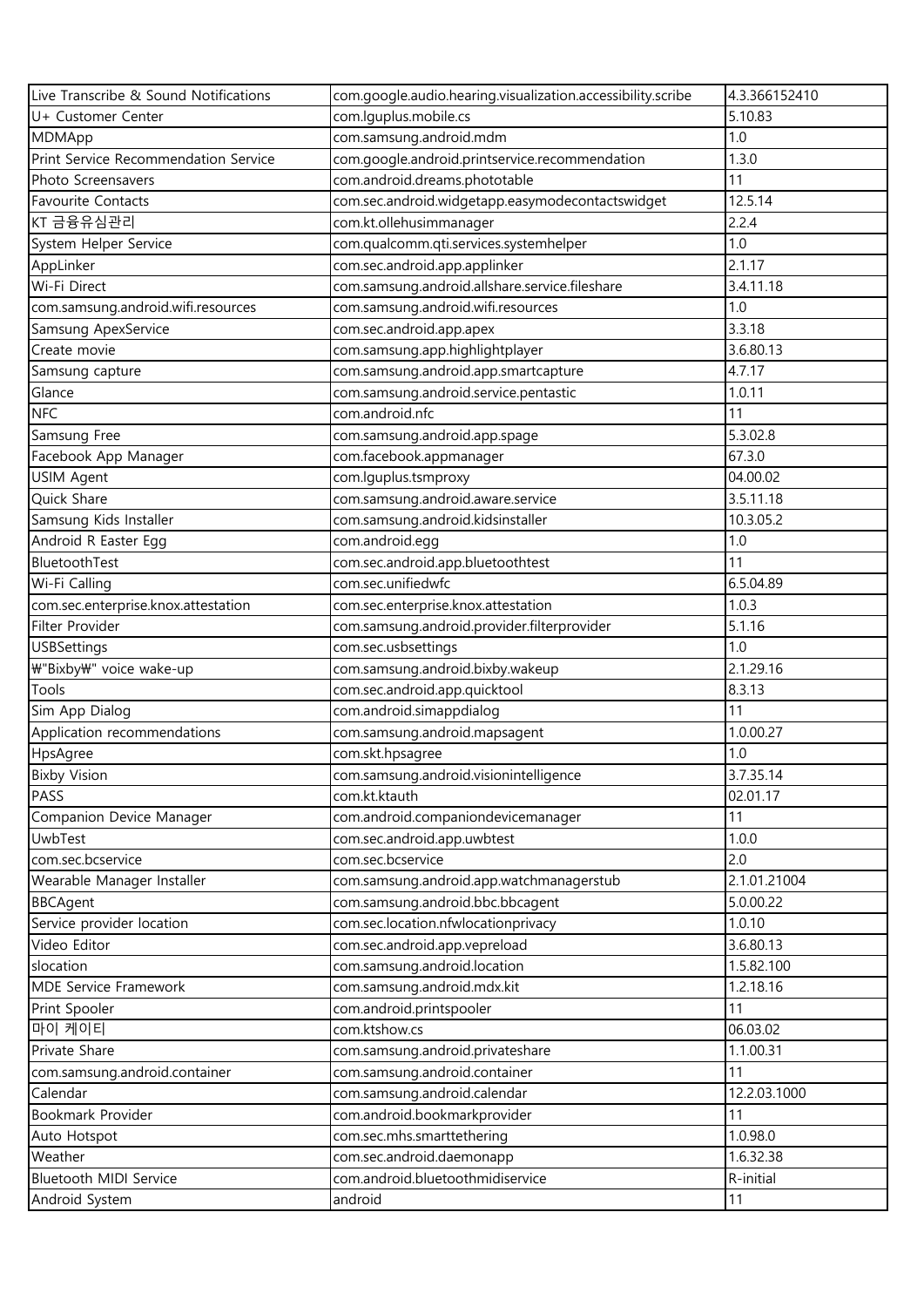| AlwaysOnDisplay                                                  | com.samsung.android.app.aodservice                                   | 6.3.73            |
|------------------------------------------------------------------|----------------------------------------------------------------------|-------------------|
| AR Emoji                                                         | com.samsung.android.aremoji                                          | 5.5.00.22         |
| AR Emoji Editor                                                  | com.samsung.android.aremojieditor                                    | 4.4.03.13         |
| Accessibility                                                    | com.samsung.accessibility                                            | 12.5.00.4         |
| Air command                                                      | com.samsung.android.service.aircommand                               | 5.7.10            |
| Magnify                                                          | com.samsung.android.app.readingglass                                 | 1.3.29            |
| Apps                                                             | com.samsung.android.app.appsedge                                     | 7.2.34.0          |
| Authentication Framework                                         | com.samsung.android.authfw                                           | 2.6.03.2          |
| AutoDoodle                                                       | com.sec.android.autodoodle.service                                   | 2.9.21.26         |
| AR Emoji Stickers                                                | com.sec.android.mimage.avatarstickers                                | 2.9.27.2          |
| com.android.backupconfirm                                        | com.android.backupconfirm                                            | 11                |
| BadgeProvider                                                    | com.sec.android.provider.badge                                       | 2.1.00.9          |
| SmartThings                                                      | com.samsung.android.beaconmanager                                    | 10.2.00.6         |
| com.samsung.android.biometrics.app.setting                       | com.samsung.android.biometrics.app.setting                           | 1.0.0             |
| <b>Bixby Voice</b>                                               | com.samsung.android.bixby.agent                                      | 3.1.14.0          |
| <b>Bixby Voice Stub</b>                                          | com.samsung.android.bixby.agent.dummy                                | 1.0.03.0          |
| <b>Bixby Dictation</b>                                           | com.samsung.android.bixby.service                                    | 3.0.02.5          |
| <b>BixbyVision Framework</b>                                     | com.samsung.android.bixbyvision.framework                            | 3.7.52.6          |
| <b>Blocked Numbers Storage</b>                                   | com.android.providers.blockednumber                                  | 11                |
| Eye comfort shield                                               | com.samsung.android.bluelightfilter                                  | 4.0.0             |
| Default Print Service                                            | com.android.bips                                                     | 11                |
| CIDManager                                                       | com.samsung.android.cidmanager                                       | 11                |
| <b>CMFA Framework</b>                                            | com.samsung.android.cmfa.framework                                   | 1.0.00.21         |
| CMHProvider                                                      | com.samsung.cmh                                                      | 6.5.20            |
| CSC                                                              | com.samsung.sec.android.application.csc                              | 1.0.1.0           |
| CallBGProvider                                                   | com.samsung.android.callbgprovider                                   | 12.1.00.32        |
| CallContentProvider                                              | com.samsung.android.incall.contentprovider                           | 12.0.00.6         |
| Call Log Backup/Restore                                          | com.android.calllogbackup                                            | 11                |
| ClipboardSaveService                                             | com.samsung.clipboardsaveservice                                     | 2.0               |
| Edge panels                                                      | com.samsung.android.app.cocktailbarservice                           | 7.2.31.0          |
| Work profile                                                     | com.samsung.android.knox.containeragent                              | 2.7.05001015      |
| ControlPanel                                                     | com.samsung.controlpanel                                             | 12.5.00.34        |
| DeX for PC                                                       | com.sec.android.app.dexonpc                                          | 2.0.01.2          |
| Samsung DeX                                                      | com.sec.android.desktopmode.uiservice                                | 4.0.03.9          |
| DeviceKeystring                                                  | com.sec.android.app.factorykeystring                                 | 11                |
| <b>DQA</b>                                                       | com.samsung.android.dqagent                                          | 2.0.19            |
| DeviceTest                                                       | com.sec.factory                                                      | 11                |
| DiagMonAgent                                                     | com.sec.android.diagmonagent                                         | 7.1.30            |
| Samsung Digital Key                                              | com.samsung.android.digitalkey                                       | 1.0.00.25         |
| Digital Wellbeing                                                | com.samsung.android.forest                                           | 2.5.01.11         |
| com.google.android.documentsui                                   | com.google.android.documentsui                                       |                   |
| com.google.android.documentsui                                   | com.google.android.documentsui                                       |                   |
| Files                                                            | com.google.android.documentsui                                       | aml_doc_301800104 |
| com.google.android.documentsui                                   | com.google.android.documentsui                                       |                   |
| com.google.android.documentsui                                   | com.google.android.documentsui                                       |                   |
|                                                                  |                                                                      |                   |
| com.google.android.documentsui<br>com.google.android.documentsui | com.google.android.documentsui<br>com.google.android.documentsui     |                   |
|                                                                  |                                                                      |                   |
| com.google.android.documentsui<br>Downloads                      | com.google.android.documentsui<br>com.android.providers.downloads.ui | 11                |
| Wallpapers                                                       | com.samsung.android.app.dressroom                                    | 1.5.38            |
| Live focus                                                       | com.samsung.android.app.dofviewer                                    | 6.0.80            |
|                                                                  | com.samsung.android.dynamiclock                                      | 3.3.02.32         |
| Wallpaper services                                               |                                                                      |                   |
| Dynamic System Updates                                           | com.android.dynsystem                                                | 11                |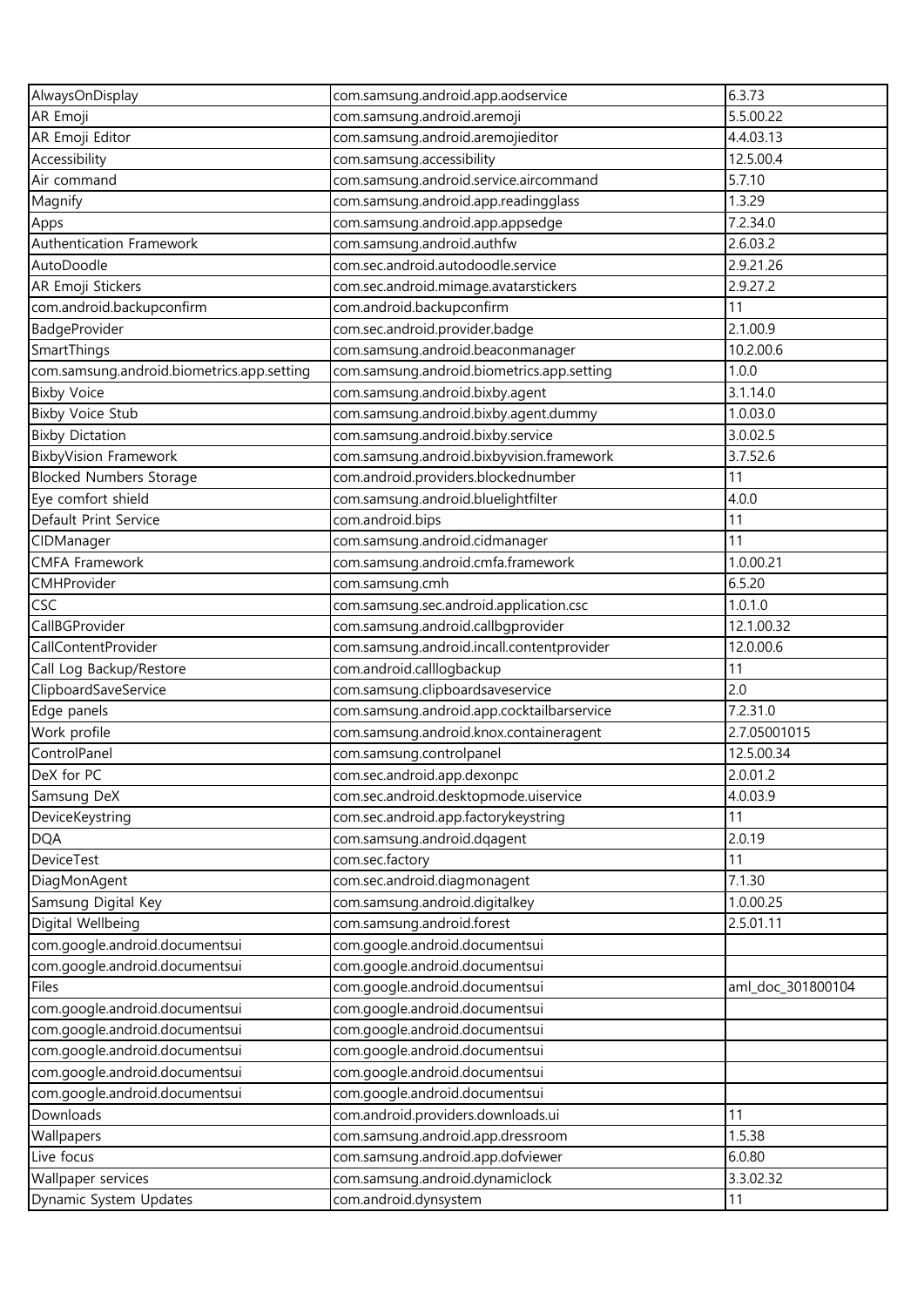| TestWandFota                         | com.samsung.android.app.earphonetypec    | 1.2.18     |
|--------------------------------------|------------------------------------------|------------|
| Nearby device scanning               | com.samsung.android.easysetup            | 11.1.02.1  |
| com.samsung.android.knox.attestation | com.samsung.android.knox.attestation     | 1.2.00.26  |
| com.sec.epdg                         | com.sec.epdg                             | 11         |
| <b>External Storage</b>              | com.android.externalstorage              | 11         |
| Facebook App Installer               | com.facebook.system                      | 67.3.0     |
| Facebook Services                    | com.facebook.services                    | 67.3.0     |
| FaceService                          | com.samsung.faceservice                  | 4.5.03     |
| Secure Wi-Fi                         | com.samsung.android.fast                 | 6.8.02.3   |
| Finder                               | com.samsung.android.app.galaxyfinder     | 9.7.72.0   |
| Find My Mobile                       | com.samsung.android.fmm                  | 7.2.14.18  |
| Software update                      | com.wssyncmldm                           | 3.7.23     |
| <b>Fused Location</b>                | com.android.location.fused               | 11         |
| Galaxy Store                         | com.sec.android.app.samsungapps          | 4.5.26.5   |
| Samsung SM8350 GameDriver            | com.samsung.gamedriver.sm8350            | 11.0.00.0  |
| Game Launcher                        | com.samsung.android.game.gamehome        | 5.0.04.2   |
| Game Optimizing Service              | com.samsung.android.game.gos             | 3.4.04.8   |
| Game Booster                         | com.samsung.android.game.gametools       | 3.0.02.2   |
| Package installer                    | com.google.android.packageinstaller      | 11-7276604 |
| <b>GPUWatch</b>                      | com.samsung.gpuwatchapp                  | 2.0.40     |
| HPSClient2.0 Service                 | com.skt.hps20client                      | 2.2.2.cr1  |
| Tags                                 | com.samsung.android.service.tagservice   | 1.6.19.0   |
| HdmApp                               | com.samsung.android.hdmapp               | 1.0.00.10  |
| Health Platform                      | com.samsung.android.service.health       | 1.0.01.07  |
| Adapt Sound                          | com.sec.hearingadjust                    | 11.0.45    |
| HwModuleTest                         | com.sec.android.app.hwmoduletest         | 11         |
| Radio                                | com.sec.android.app.fm                   | 12.0.00.43 |
| IPService                            | com.samsung.ipservice                    | 4.5.12     |
| ImsLogger                            | com.sec.imslogger                        | 1.20200801 |
| Input Devices                        | com.android.inputdevices                 | 11         |
| SmartFPSAdjuster                     | com.sec.android.smartfpsadjuster         | 11         |
| Samsung Visit In                     | com.samsung.android.ipsgeofence          | 4.1.02.122 |
| <b>Issue Tracker</b>                 | com.salab.issuetracker                   | 2.1        |
| <b>KLMS Agent</b>                    | com.samsung.klmsagent                    | 3.4.21115  |
| Number guidance service              | com.samsung.kt114provider2               | 12.0.03.0  |
| KT Hidden Menu                       | com.samsung.hidden.KT                    | 1.0        |
| 원스토어                                 | com.kt.olleh.storefront                  | 6.12.2     |
| <b>KPNS</b>                          | com.ktpns.pa                             | 03.02.00   |
| olleh service agent                  | com.kt.serviceagent                      | 3.0.13     |
| KT 고객 특화 서비스                         | com.kt.olleh.servicemenu                 | 01.07.14   |
| Work profile                         | com.samsung.android.knox.containercore   | 1.0        |
| Samsung DeX Home                     | com.sec.android.app.desktoplauncher      | 3.0.06.14  |
| Device Services                      | com.samsung.android.kgclient             | 3.0.56     |
| Knox Key Chain                       | com.samsung.knox.keychain                | 11         |
| KnoxPushManager                      | com.samsung.android.knox.pushmanager     | 1.1.00.39  |
| GPSnWPS                              | com.lguplus.lgugpsnwps                   | 00.00.24   |
| LGUHiddenMenu                        | com.samsung.hidden.LGU                   | 1.0        |
| 원스토어                                 | com.lguplus.appstore                     | 6.12.2     |
| Link to Windows Service              | com.samsung.android.mdx                  | 2.2.01.10  |
| DECO PIC                             | com.samsung.android.livestickers         | 2.5.00.20  |
| Live Wallpaper Picker                | com.android.wallpaper.livepicker         | 11         |
| com.android.localtransport           | com.android.localtransport               | 11         |
| Locale Overlay Manager               | com.samsung.android.localeoverlaymanager | 11         |
|                                      |                                          |            |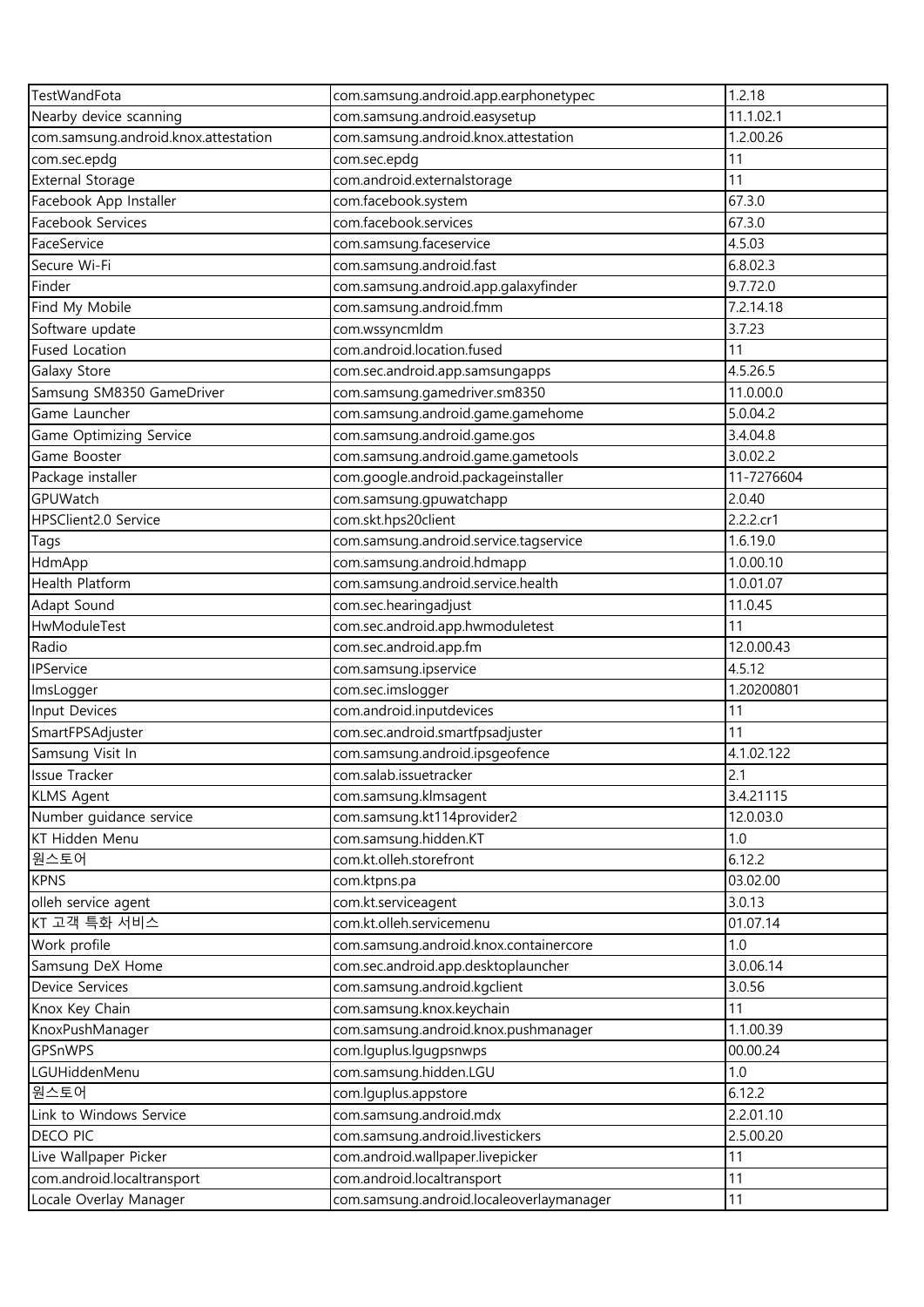| <b>MCFDeviceContinuity</b>                       | com.samsung.android.mcfds                        | 1.0.01.30         |
|--------------------------------------------------|--------------------------------------------------|-------------------|
| Work Setup                                       | com.android.managedprovisioning                  | 11                |
| Samsung Galaxy Friends                           | com.samsung.android.mateagent                    | 2.1.40.18         |
| mlp                                              | com.samsung.mlp                                  | 5.2.02            |
| com.android.providers.media                      | com.android.providers.media                      | 11                |
| MmsService                                       | com.android.mms.service                          | 11                |
| MobileWips                                       | com.samsung.android.server.wifi.mobilewips       | 1.1.26.0          |
| Service mode RIL                                 | com.sec.android.RilServiceModeApp                | 11                |
| MTP application                                  | com.samsung.android.MtpApplication               | 1.0               |
| MTP Host                                         | com.android.mtp                                  | 11                |
| Separate app sound                               | com.samsung.android.setting.multisound           | 3.0.00.16         |
| NSDSWebApp                                       | com.sec.vsim.ericssonnsds.webapp                 | 2.0.06.0          |
| Samsung Location SDK                             | com.sec.location.nsflp2                          | 5.4.08            |
| NetworkDiagnostic                                | com.samsung.android.networkdiagnostic            | 2.5.06.2          |
| com.google.android.networkstack.permissionconfig | com.google.android.networkstack.permissionconfig |                   |
| com.google.android.networkstack.permissionconfig | com.google.android.networkstack.permissionconfig | r_aml_301500700   |
| com.google.android.networkstack.permissionconfig | com.google.android.networkstack.permissionconfig |                   |
| com.google.android.networkstack.permissionconfig | com.google.android.networkstack.permissionconfig |                   |
| com.google.android.networkstack.permissionconfig | com.google.android.networkstack.permissionconfig |                   |
| com.google.android.networkstack.permissionconfig | com.google.android.networkstack.permissionconfig |                   |
| com.google.android.networkstack.permissionconfig | com.google.android.networkstack.permissionconfig |                   |
| com.google.android.networkstack.permissionconfig | com.google.android.networkstack.permissionconfig |                   |
| com.google.android.networkstack                  | com.google.android.networkstack                  |                   |
| com.google.android.networkstack                  | com.google.android.networkstack                  |                   |
| com.google.android.networkstack                  | com.google.android.networkstack                  |                   |
| com.google.android.networkstack                  | com.google.android.networkstack                  |                   |
| com.google.android.networkstack                  | com.google.android.networkstack                  |                   |
| com.google.android.networkstack                  | com.google.android.networkstack                  |                   |
| Network manager                                  | com.google.android.networkstack                  | aml_net_301800205 |
| com.google.android.networkstack                  | com.google.android.networkstack                  |                   |
| com.google.android.networkstack                  | com.google.android.networkstack                  |                   |
| Configuration update                             | com.samsung.android.app.omcagent                 | 5.3.64            |
| com.android.ons                                  | com.android.ons                                  | 11                |
| OPEN Market Hidden Menu                          | com.samsung.hidden.OPENMarket                    | 1.0               |
| Configuration message                            | com.wsomacp                                      | 7.4.09            |
| ONE store service                                | com.skt.skaf.OA00018282                          | 7.021             |
| <b>IMS Device Management</b>                     | com.ims.dm                                       | 2.7.22            |
| People edge                                      | com.samsung.android.service.peoplestripe         | 12.7.00.0         |
| RilNotifier                                      | com.sec.app.RilErrorNotifier                     | 1.0.0             |
| Photo Editor                                     | com.sec.android.mimage.photoretouching           | 2.9.23.41         |
| Application installer                            | com.sec.android.preloadinstaller                 | 11                |
| ProxyHandler                                     | com.android.proxyhandler                         | 11                |
| QRreader                                         | com.sec.android.QRreader                         | 1.0.28            |
| Media and devices                                | com.samsung.android.mdx.quickboard               | 2.0.14.632        |
| <b>Bixby Routines</b>                            | com.samsung.android.app.routines                 | 3.1.20.17         |
| <b>Customization Service</b>                     | com.samsung.android.rubin.app                    | 2.9.02.2          |
| SCameraService                                   | com.samsung.android.camerasdkservice             | 1.1               |
| SCameraXService                                  | com.samsung.android.cameraxservice               | 1.1               |
| Configuration update                             | com.samsung.android.sdm.config                   | 3.0.12            |
| SEMFactoryApp                                    | com.sem.factoryapp                               | 1.0.00.41         |
| SKMSAgentService                                 | com.skms.android.agent                           | 1.0.40-54         |
| SKT Hidden Menu                                  | com.samsung.hidden.SKT                           | 1.0               |
| 원스토어                                             | com.skt.skaf.A000Z00040                          | 6.12.2            |
|                                                  |                                                  |                   |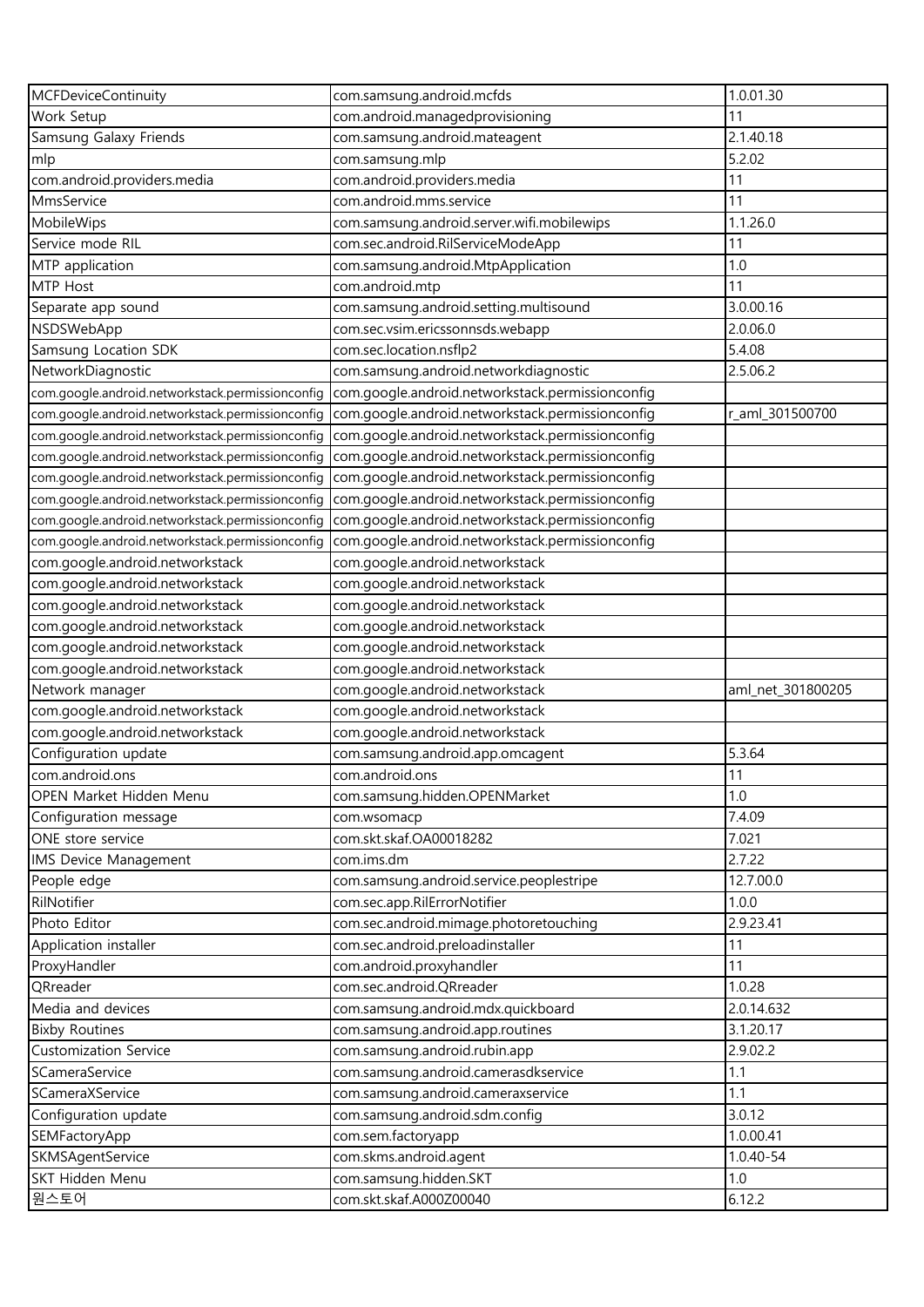| Software update                          | com.sec.android.soagent                       | 6.0.12      |
|------------------------------------------|-----------------------------------------------|-------------|
| Samsung Push Service                     | com.sec.spp.push                              | 3.3.06      |
| <b>SVC Agent</b>                         | com.samsung.android.svcagent                  | 6.0.00.3    |
| Samsung voice input                      | com.samsung.android.svoiceime                 | 2.3.02.4    |
| T 안심                                     | com.skt.t_smart_charge                        | 1.89        |
| Samsung account                          | com.osp.app.signin                            | 12.5.00.10  |
| Samsung Checkout                         | com.sec.android.app.billing                   | 5.0.38.0    |
| Calendar Storage                         | com.android.providers.calendar                | 12.1.00.5   |
| Camera                                   | com.sec.android.app.camera                    | 11.1.01.74  |
| Samsung Cloud                            | com.samsung.android.scloud                    | 4.8.00.13   |
| Contacts                                 | com.samsung.android.app.contacts              | 12.7.00.49  |
| Contacts Storage                         | com.samsung.android.providers.contacts        | 12.7.31     |
| Samsung Core Services                    | com.samsung.android.scs                       | 1.2.00.22   |
| Samsung Device Health Manager Service    | com.sec.android.sdhms                         | 11          |
| Phone                                    | com.samsung.android.dialer                    | 12.7.00.49  |
| Group Sharing                            | com.samsung.android.mobileservice             | 12.2.01.11  |
| Gallery                                  | com.sec.android.gallery3d                     | 12.1.07.9   |
| Call                                     | com.samsung.android.incallui                  | 12.1.05.68  |
| Magnifier                                | com.sec.android.app.magnifier                 | 11.0.79     |
| Messages                                 | com.samsung.android.messaging                 | 12.2.00.123 |
| Samsung Multi Connectivity               | com.samsung.android.mcfserver                 | 1.0.03.30   |
| Samsung Pass                             | com.samsung.android.samsungpass               | 2.6.05.7    |
| SamsungPositioning                       | com.samsung.android.samsungpositioning        | 3.1.01.8    |
| SamsungSmartSuggestions                  | com.samsung.android.smartsuggestions          | 11          |
| Video Player                             | com.samsung.android.video                     | 7.3.10.75   |
| Separated Apps                           | com.samsung.android.appseparation             | 1.0.02.6    |
| Configuration update                     | com.samsung.android.providers.carrier         | 1.0.33      |
| Download Manager                         | com.android.providers.downloads               | 11          |
| Sec Media Storage                        | com.samsung.android.providers.media           | 11          |
| My Files                                 | com.sec.android.app.myfiles                   | 12.2.00.251 |
| Settings                                 | com.android.settings                          | 11          |
| Settings Suggestions                     | com.android.settings.intelligence             | 11          |
| Shell                                    | com.android.shell                             | 11          |
| Samsung SetupWizard                      | com.sec.android.app.SecSetupWizard            | 3.2.26.1    |
| SecSoundPicker                           | com.samsung.android.secsoundpicker            | 1.0.01.41   |
| Dialer Storage                           | com.android.providers.telephony               | 11          |
| Secure Folder                            | com.samsung.knox.securefolder                 | 1.6.02.14   |
| Send SOS messages                        | com.sec.android.app.safetyassurance           | 12.1.00.77  |
| SettingsBixby                            | com.samsung.android.app.settings.bixby        | 3.1.13      |
| Settings Storage                         | com.android.providers.settings                | 11          |
| Settings                                 | com.samsung.android.SettingsReceiver          | 11          |
| Quick Share                              | com.samsung.android.app.sharelive             | 12.3.00.42  |
| com.android.sharedstoragebackup          | com.android.sharedstoragebackup               | 11          |
| Single Take                              | com.samsung.android.singletake.service        | 2.1.00.67   |
| Smart Call                               | com.samsung.android.smartcallprovider         | 12.3.11.3   |
| EpdgTestApp                              | com.sec.epdgtestapp                           | 11          |
| Translate                                | com.samsung.android.service.airviewdictionary | 3.5.11      |
| Device care                              | com.samsung.android.lool                      | 12.3.00.29  |
| Device security                          | com.samsung.android.sm.devicesecurity         | 7.1.13      |
| SmartPush                                | com.skt.skaf.OA00199800                       | 12.41       |
| com.samsung.android.smartswitchassistant | com.samsung.android.smartswitchassistant      | 2.0.01      |
| SmartThings Framework                    | com.samsung.android.service.stplatform        | 1.2.00.16   |
| Smart Touch Call                         | com.samsung.android.visualars                 | 1.0.0.5     |
|                                          |                                               |             |